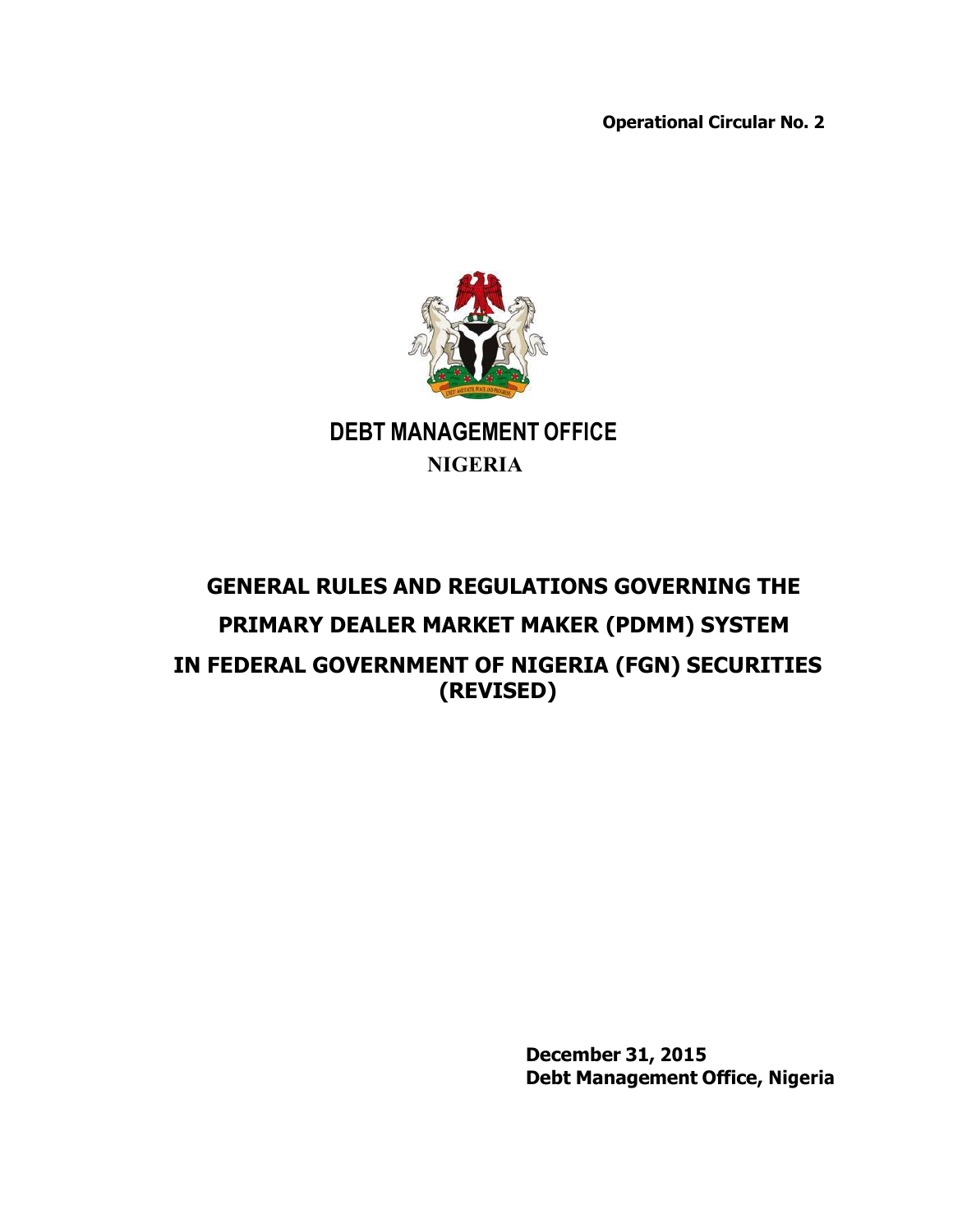### **PREAMBLE**

Pursuant to the provisions of Sections 6, 7 and 23 and all other powers conferred upon it under the Debt Management Office (Establishment) Act, 2003 as may be amended, the Debt Management Office (DMO) hereby makes the following Rules and Regulations to implement its Primary Dealer Market Maker (PDMM) system for the primary and secondary markets in Federal Government of Nigeria (FGN) securities.

### **INTRODUCTION**

The DMO is the regulator of the PDMMs regarding their rights and obligations vis-à-vis the DMO.

The introduction of a PDMM system is intended to enhance the ability of the DMO to achieve efficient management of Federal Government of Nigeria debt portfolio, through the development of strong primary and secondary markets. Qualifications for a market participant to attain a PDMM status shall be determined by the DMO and subject to periodic review. The DMO is committed to the development of the FGN securities market, not only to be able to efficiently source funds on behalf of the Federal Government of Nigeria from a deep and efficiently working market, but also and more importantly, to facilitate the development of the capital market to enable sub-nationals and private sector operators access long-term funds for the development of the economy. In so doing, the DMO also seeks to meet the investment needs of diverse domestic and foreign investors whose objectives include liquidity, safety and diversification of their asset portfolios.

# **VALIDITY AND AMENDMENT**

This Circular is valid till December 31, 2017, but may be amended from time to time by the DMO through the issuance of Notices and Announcements specifying the amendment(s) thereto.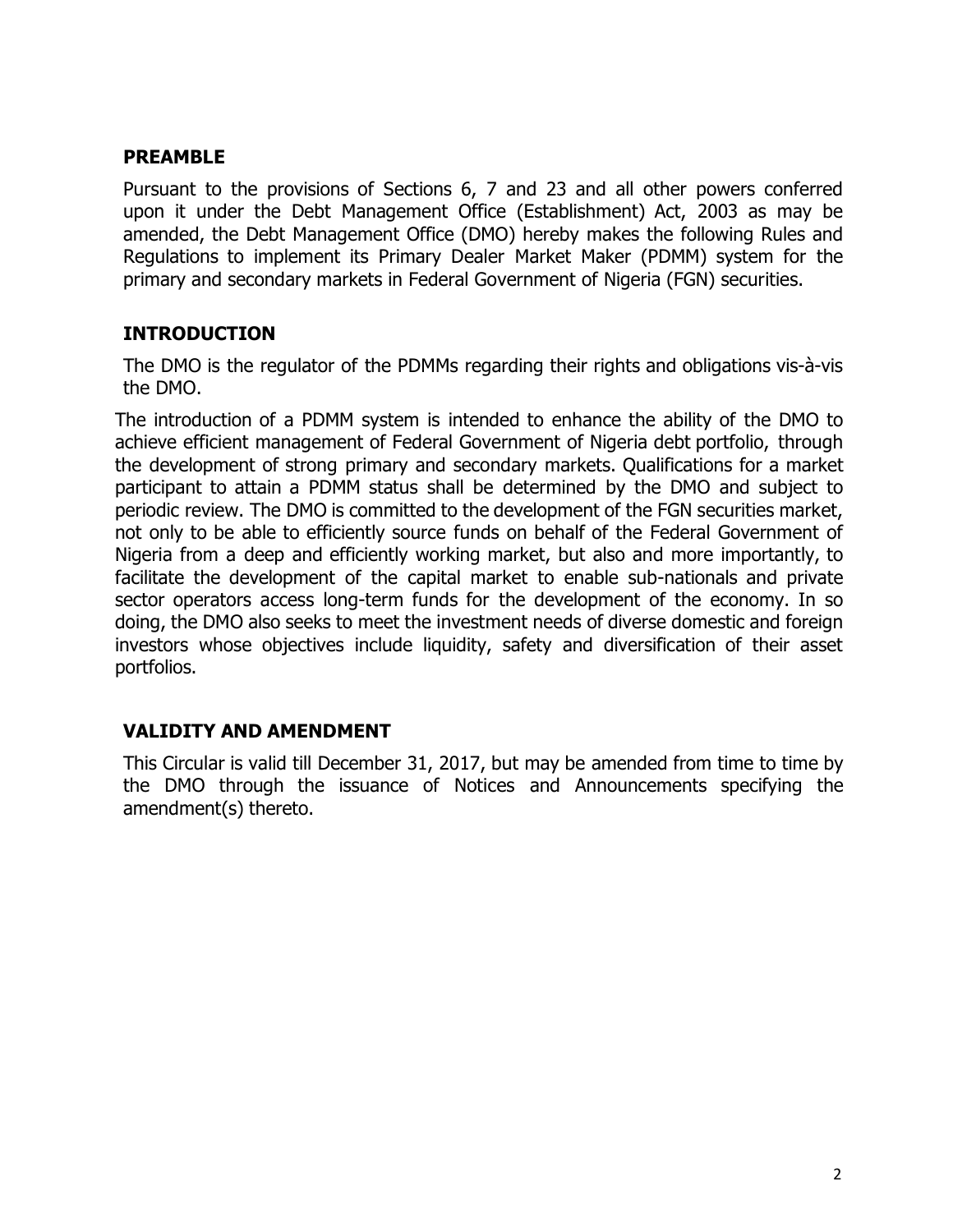# TABLE OF CONTENTS

|                      |                                                                                    | Page |
|----------------------|------------------------------------------------------------------------------------|------|
| <b>SECTION I.</b>    |                                                                                    |      |
| <b>SECTION II.</b>   |                                                                                    |      |
|                      |                                                                                    |      |
|                      |                                                                                    |      |
|                      |                                                                                    |      |
| <b>SECTION III.</b>  |                                                                                    |      |
|                      |                                                                                    |      |
|                      |                                                                                    |      |
|                      |                                                                                    |      |
| <b>SECTION IV.</b>   |                                                                                    |      |
|                      |                                                                                    |      |
|                      |                                                                                    |      |
| <b>SECTION V.</b>    |                                                                                    |      |
|                      |                                                                                    |      |
|                      |                                                                                    |      |
|                      |                                                                                    |      |
| <b>SECTION VI.</b>   |                                                                                    |      |
| <b>SECTION VII.</b>  |                                                                                    |      |
|                      |                                                                                    |      |
|                      |                                                                                    |      |
| <b>SECTION VIII.</b> | PRIMARY DEALER MARKET MAKERS ASSOCIATION14-14                                      |      |
| <b>SECTION IX.</b>   |                                                                                    |      |
|                      |                                                                                    |      |
|                      |                                                                                    |      |
|                      |                                                                                    |      |
|                      |                                                                                    |      |
|                      |                                                                                    |      |
| <b>SECTION X.</b>    |                                                                                    |      |
|                      | <b>SECTION XI. APPLICATION FOR, SUSPENSION AND REVOCATION OF A PDMM LICENCE.15</b> |      |
|                      |                                                                                    |      |
|                      |                                                                                    |      |

B. Suspension and Revocation of Licence…………………………………………………………………………………155-16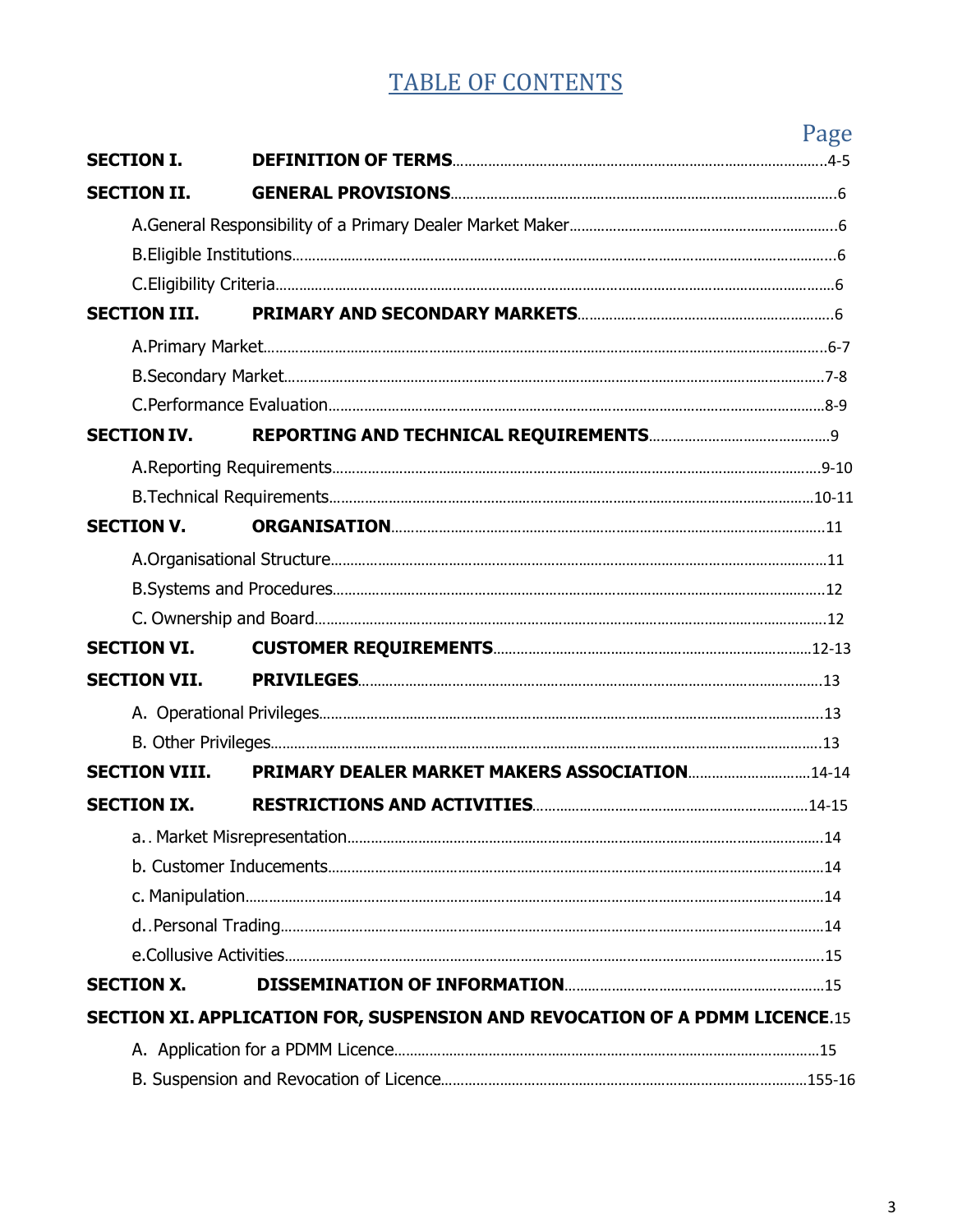### **SECTION I. DEFINITION OF TERMS**

**Broker** - Any person engaged in the business of effecting transactions in a securities market for the account of his customer for a Fee.

**Broker-Dealer -** Any entity, other than a bank, engaged in the business of buying or selling securities on its own behalf or for others.

**Multiple Price Auction**– An auction in which securities are sold to the highest bidders and successful bidders are awarded securities at the prices that they bid, also known as Competitive Auction.

**Competitive Bid** – Refers to a Bid for securities in which the Bidder specifies the amount being bid for and price or yield at which he is willing to buy the securities.

**Customer** – Refers to any party who buys or sells FGN Securities other than the PDMMs, the Debt Management Office (DMO) and the Central Bank of Nigeria (CBN).

**Dealer** - An entity that stands ready and willing to buy a security for its own account (at its bid price) or sell from its own account (at its ask price). Also defined as an individual or a firm acting as a principal in a securities transaction.

**Dutch Auction** – An auction in which the lowest price necessary to sell the entire offering becomes the price at which all securities offered are sold, also known as Single Price Auction.

**Federal Government of Nigeria Securities (FGN Securities or Government Securities)** - Securities issued by the Federal Government of Nigeria.

**Federal Government of Nigeria Securities Dealer** - A dealer in FGN Securities.

**Financial Markets Dealers Association -** Formerly Money Market Association, a selfregulatory body established to develop financial market infrastructure, human capital and promote professional and ethical standards in treasury activities in Nigeria.

**FMDQ OTC Securities Exchange** – Securities and Exchange Commission (SEC) registered OTC securities exchange and self-regulatory organisation.

**Global Depository Note (GDN) –** Refers to a debt security created by a depository bank that evidences ownership by an investor (foreign) of a local currency–denominated debt security.

**Inter-Dealer Broker** - An intermediary between dealers in securities who matches 'best' bids with the 'best' offers to arrive at the right price.

**Near Term Maturity** – Refers to FGN Securities whose Term-to-Maturity is 12 calendar months or less.

**Non-Competitive Bid** – Refers to a Bid for securities in which the Bidder specifies only the amount being bid for. The Bidder agrees to accept the price or yield determined at the Auction.

**Over-the-Counter Market –** A securities market created by a network of dealers who trade securities through telephone or an electronic platform. The securities traded may or may not be listed on a Stock Exchange.

**Primary Dealer Market Maker System** - A System whereby some institutions are given the exclusive rights to purchase and/or underwrite Government Securities issued for their own holding and/or for resale and on behalf of customers.

**Primary Dealer Market Makers –** Institutions (Dealers) appointed under the PDMM System.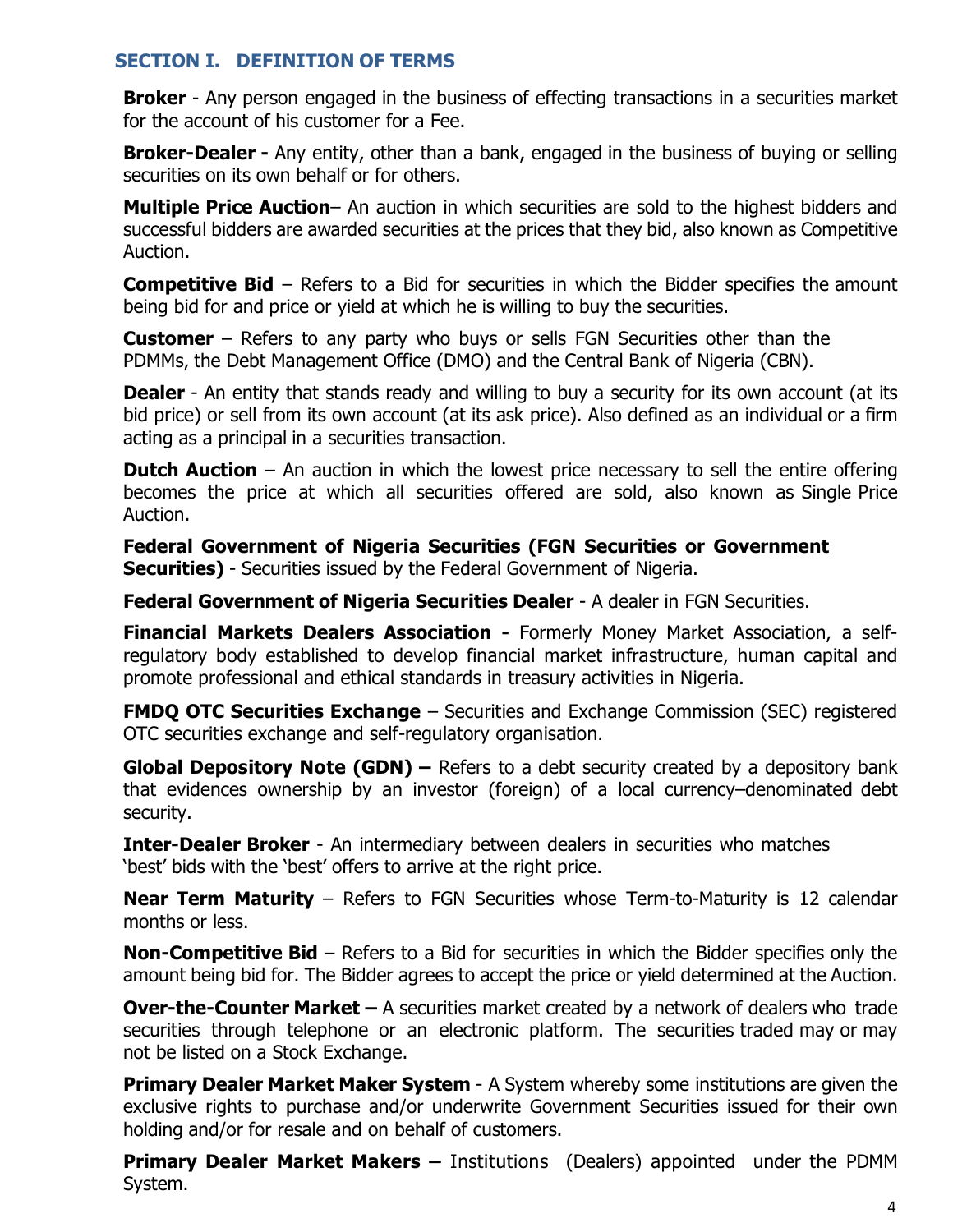**Primary Market** - The market in which new securities are issued by Governments, Government agencies, financial institutions (local or foreign) companies, etc., in order to raise capital.

**Regulatory Authorities** - Regulators of institutions eligible to be PDMMs in the capital market, such as the Central Bank of Nigeria (CBN) for banks; the Securities and Exchange Commission (SEC) for capital market operators; SEC-registered Securities Exchanges, such as FMDQ OTC Exchange and The Nigerian Stock Exchange (NSE) for broker-dealers; and, the DMO for financial institutions registered as PDMMs.

**Repurchase Agreements (REPO) -** A short-term loan agreement by which one party sells a security to another party but promises to buy back the security on a specified date at a specified price.

**Rump or Illiquid Securities** – Refers to those FGN Securities whose volumes outstanding are considered by the DMO in consultation with PDMMs, too small to support an active Two-Way-Quote Market.

**Sales Officer** – A person designated by the PDMM institution to market (sell) FGN Securities to customers.

**Scripless Securities Settlement System (S4) –** A CBN's securities settlement and depository system that enables securities to be transferred and settled by book entry according to a set of predetermined rules and it allows transfer of securities either free of payment (DVF) or against payment (DVP).

**Secondary Market** - The market in which previously issued securities are traded among investors.

**Securities** - Instruments that evidence the holder's claim against the issuer.

**Securities (Bond) Buybacks** – The purchase by an issuer of its own securities.

**Securities Exchange (Switches)** – Refers to the process for securities holders to

consensually exchange their existing securities for another security with a different maturity.

**Securities Exchange** - An organised market for the purchase and sale of securities, such as a Stock Exchange.

**Securities Lending –** Securities Lending refers to transactions in which one party (the lender) transfers to another party (the borrower), securities (bonds) often against the transfer of collateral, in order to protect the lender against the possible default of the borrower, with the simultaneous agreement by the borrower to transfer to the lender equivalent securities on a fixed date or on demand (open), against the transfer to the borrower by the lender of assets equivalent to such collateral.

**Special Allotment** – This refers to the sale of securities by the issuer to an investor under special terms.

**Trader** – A person designated by the PDMM institution to buy and sell securities.

**Two-Way-Quote** - A price that includes both the bid (buy) and offer (sale) price at which a security dealer is ready to trade on a security.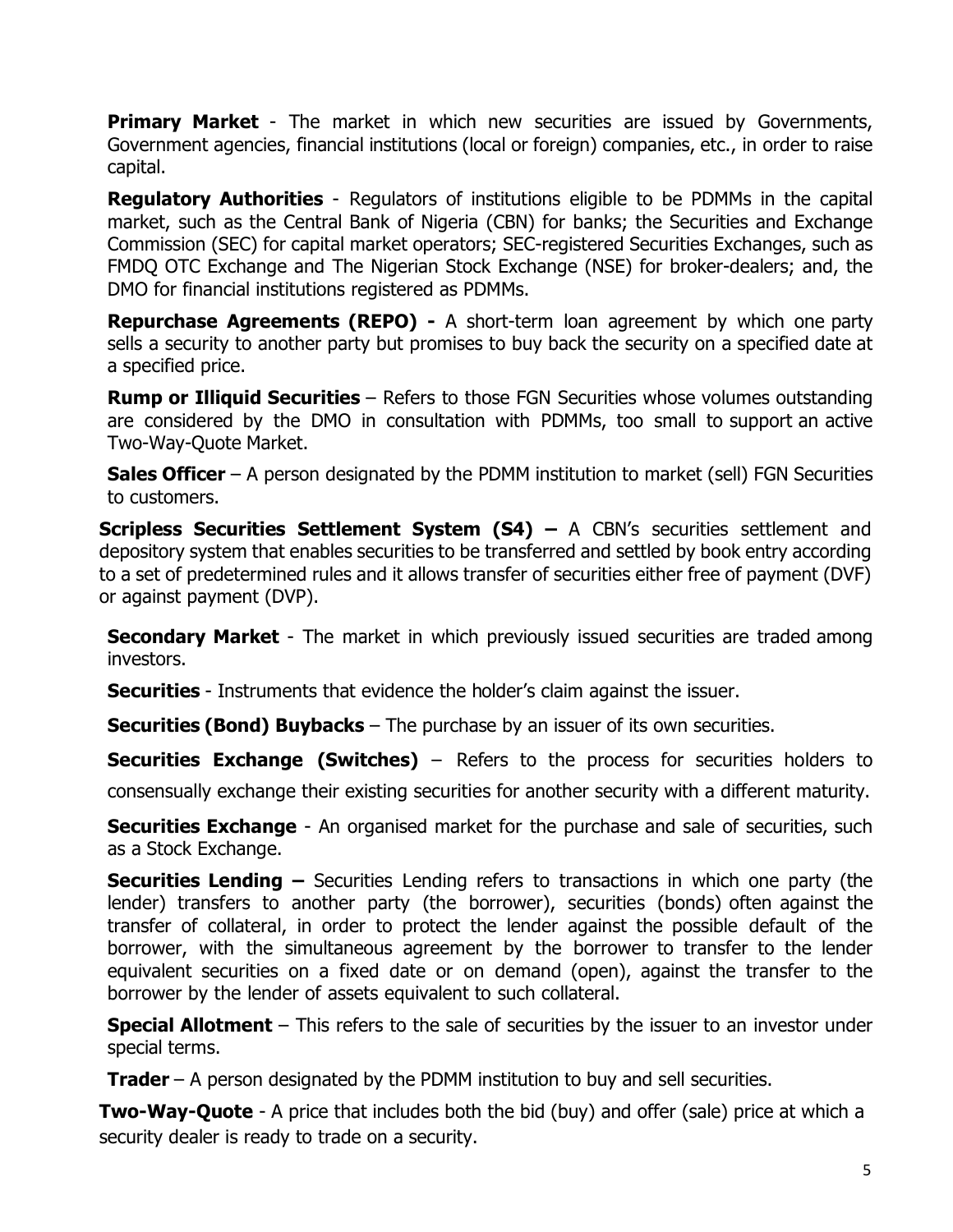# **SECTION II. GENERAL PROVISIONS**

### A. General Responsibility of a Primary Dealer Market Maker

The PDMMs' role is to, among others, take up, market and distribute the Primary Issuance of FGN Securities and enhance secondary market trading activities.

### B. Eligible Institutions

PDMMs may include Banks, Broker-Dealers and such other entities duly licenced by the Regulatory Authorities to engage in market making activities.

### C. Eligibility Criteria

- 1. Eligible Institutions stated above shall be required to possess valid licence(s) from the appropriate Regulatory Authorities.
- 2. A prospective applicant must be in full compliance with the requirements set forth by its regulator(s) before being considered for a PDMM licence by the DMO. This means that a prospective PDMM must not be in violation of any rules and regulations of its regulator(s). A letter from the regulator of a prospective PDMM confirming full compliance with all regulatory requirements is one of the pre-conditions for the appointment of a PDMM.
- 3. Demonstrate capacity to fulfill the Reporting and Technical Requirements as stated in Section IV and Organisation, Systems and Procedures as provided in Section V.
- 4. Notwithstanding the minimum capital requirement prescribed by any regulator, the minimum required from a prospective PDMM is  $H3$  billion in Shareholders Fund, unimpaired by losses and excluding Revaluation Surplus, as at the last financial yearend before the date of application. This requirement must be supported by the Audited Accounts of the prospective PDMM.
- 5. These requirements are subject to review by the DMO from time to time.
- D. Any institution licensed by the DMO as a PDMM, shall be required to meet all the Criteria listed in Section II(C) on a continuous basis.

# **SECTION III. PRIMARY AND SECONDARY MARKETS**

### A. **Primary Market**

- 1. PDMMs shall abide by all primary issuance rules and requirements established by the DMO as specified in this Circular, the DMO's Operational Circular 1 (A Guide to Operations for the Debt Management Office, Nigeria in the Federal Government of Nigeria Bond Market) and any other Notices, Publications and Circulars that the DMO may issue from time to time, including amendments thereto.
- 2. PDMMs shall submit bids for their proprietary account and on behalf of their customers at auctions for FGN Securities. No PDMM or customer with their affiliated entities as a group, may be awarded more than 30 per cent of any security offered at the Auction.
- 3. All non-PDMM bids shall be submitted through a PDMM, with the exception of designated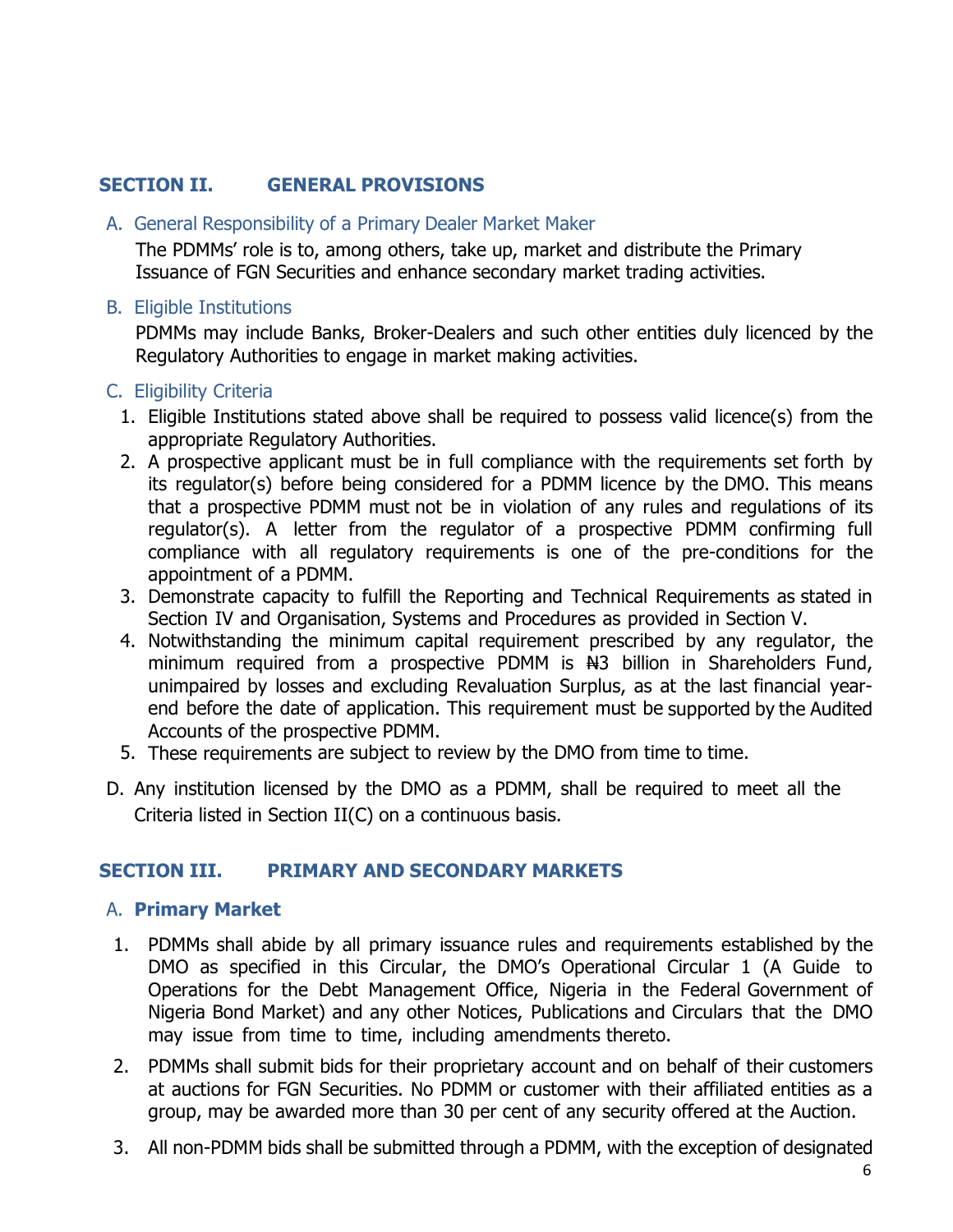Government Accounts and Government Agencies which may be submitted through the DMO or CBN.

- 4. A PDMM must submit bids for its own account at each FGN Securities Auction.
- 5. A PDMM must participate in every FGN Securities primary auction.
- 6. PDMMs shall take up a total amount equal to, at least, 60 per cent of their proportional allotment of all primary offerings over a rolling six-month period, currently defined as an amount allotted to a PDMM relative to the total allotment made to all PDMMs. Allotment for this purpose refers to the successful bids for the PDMMs own account (proprietary) and for customers account.
- 7. PDMMs are required to submit bids for non-PDMM institutions and individuals at the request of the institution or individual. They shall be expected to have customer bid submissions equal to at least 20 per cent of their proportional share of total bids over a rolling six-month period.
- 8. In the event of under-subscription at the Auction, the shortfall may be allotted proportionately to all PDMMs unless the DMO decides otherwise.
- 9. Under exceptional circumstances, the DMO reserves the right to apply a Cut-off Rate, and not to allot all of the Securities on offer, where it establishes that bids are at an unacceptably deep discount to the prevalent market level. Such circumstances would include but not limited to: market collusion, market manipulation and any misrepresentation. This is particularly pertinent in the **Single Price Auction** process where all successful bids are allotted at the lowest accepted price that covers the amount offered, that is, at the Marginal Rate. In the event that the DMO applies a Cut-off Rate for any Securities on offer, the PDMMs will not be obliged to take-up the un-allotted portion of the Securities as indicated in Section III(A)(8).
- 10. In specific instances, the DMO may make Special Allotment of Securities to bidders at the Auction, such Special Allotments would be disclosed in the applicable Offer document and Auction Result.
- 11. The DMO may also, arrange or collaborate with a duly licenced third party, for FGN Bonds to be issued in the form of Global Depository Notes to foreign investors. The DMO shall communicate the issuance of the GDN to the CBN to allot the securities to the investors and also to realize the proceeds to the appropriate account.

### B. **Secondary Market**

- 1. The DMO shall be responsible for monitoring the activities of PDMMs in the secondary market for FGN Securities.
- 2. PDMMs are obligated to make market in FGN Securities on request, following the "Secondary Market Making Rules" as established in conjunction with the appropriate Regulatory Authorities and the PDMMs. PDMMs shall make on demand and in all conditions continuous and effective two-way quote to all PDMMs and non-PDMMs. However, PDMMs are not obligated to quote prices to customers for whom they have not completed due diligence.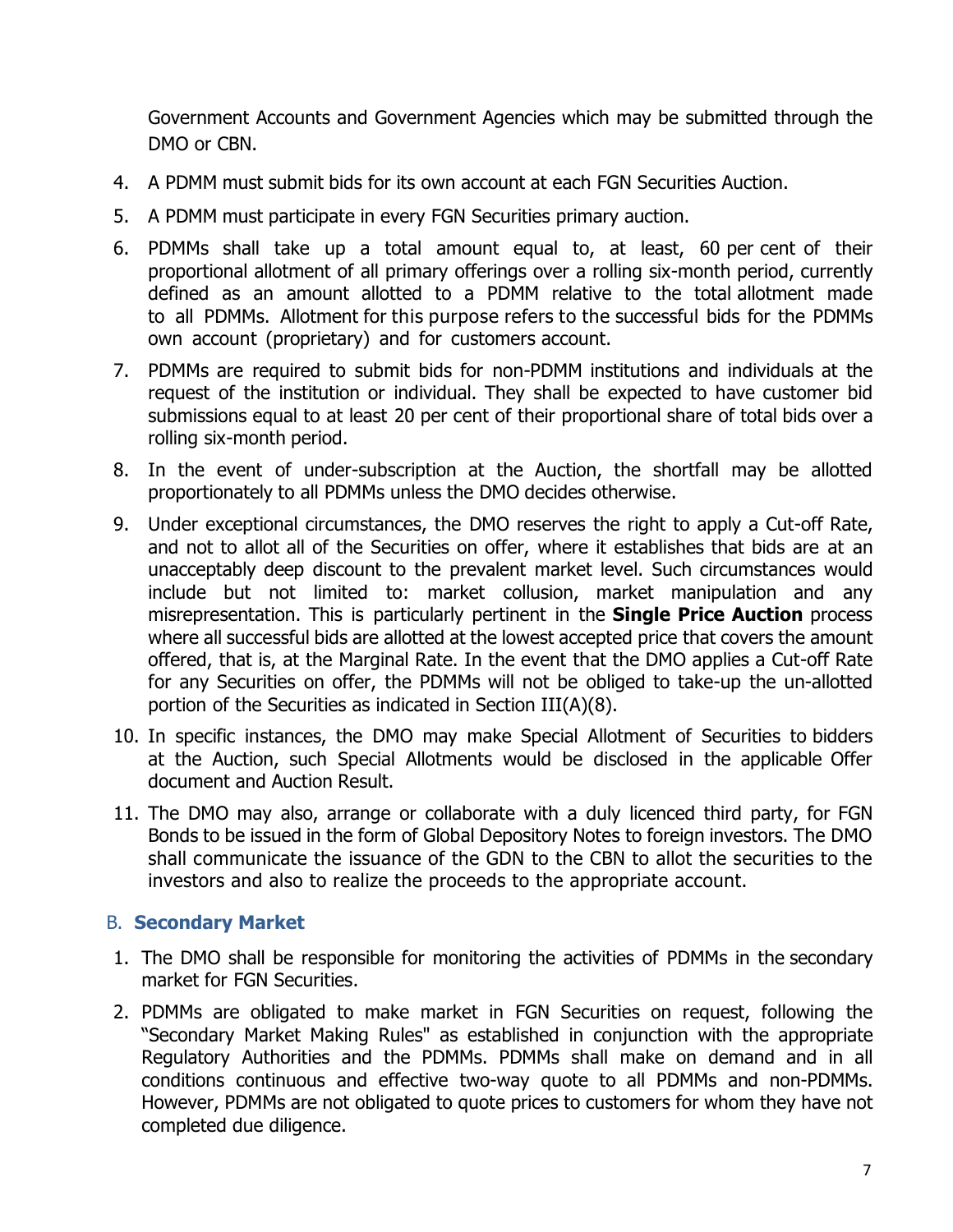- 3. Only PDMMs and any other financial institutions operating in the Two-Way- Quote market for FGN Securities may trade through duly registered "Intermediaries" (Inter-Dealer Brokers).
- 4. A PDMM shall maintain a minimum level of secondary market activity (excluding Repos) measured in terms of the Total Nominal Value of securities traded and the Total Number of Trades. Each PDMM's activity must equal at least 60% of its proportional share of these two parameters, over a rolling six-month period.
- 5. A PDMM shall publish representative price quotes on its corporate website or display in a place accessible to the public on a daily basis.
- 6. A PDMM is expected to sign-up and be connected to duly registered new trading infrastructure and platforms that may be introduced from time to time for the buying and selling of securities.
- 7. A PDMM is encouraged but not under obligation to give Two-Way-Quotes in FGN Securities that have been designated as rump or illiquid.
- 8. A PDMM is allowed to vary his Bid and/or Ask for Prices where the request is for a transaction outside the standard parameters (such as size and settlement date) specified in the Secondary Market Making Rules.
- 9. PDMMs shall comply with the following:
	- a. No Commission or Fee shall be received by or paid to a PDMM or customer(s) for activities in the secondary market except Inter-Dealer Brokers.
	- b. FGN Securities shall be traded on the Over-the-Counter (OTC) Market. However, where the Securities are listed on recognised Exchanges, such as the NSE and FMDQ OTC Exchange, trading on such Exchanges are permitted; and,
	- c. Trading shall be amongst the PDMMs and between themselves and non- PDMM institutions or individuals.
- 10.The DMO may be active in the secondary market in the following areas:
	- a. Executing transactions on behalf of Government Agencies or Government Funds;
	- b. Securities Buybacks including the purchase of near-term maturity securities to smoothen redemption cashflows and bidding for rump stocks;
	- c. Securities Switches; and,
	- d. Securities Lending.
- 11.The DMO's Securities Lending services is available only to PDMMs.
- 12.The Operations of the DMO in relation to Securities Buybacks, Switches and Securities Lending will be governed by Procedure Manuals, Guidelines or Terms and Conditions issued for each product.

# C. **Performance Evaluation**

The DMO shall review the primary and secondary market activities of the PDMMs semiannually, or at other intervals that the DMO may decide, and determine if individual PDMMs are fulfilling their primary market obligations as set out in **Section III (A)(4-7)** and secondary market obligations in **Section III(B)(2-8)**. The Performance Evaluation will be the primary basis for the recognition of excellence or sanctions as detailed in the following sections: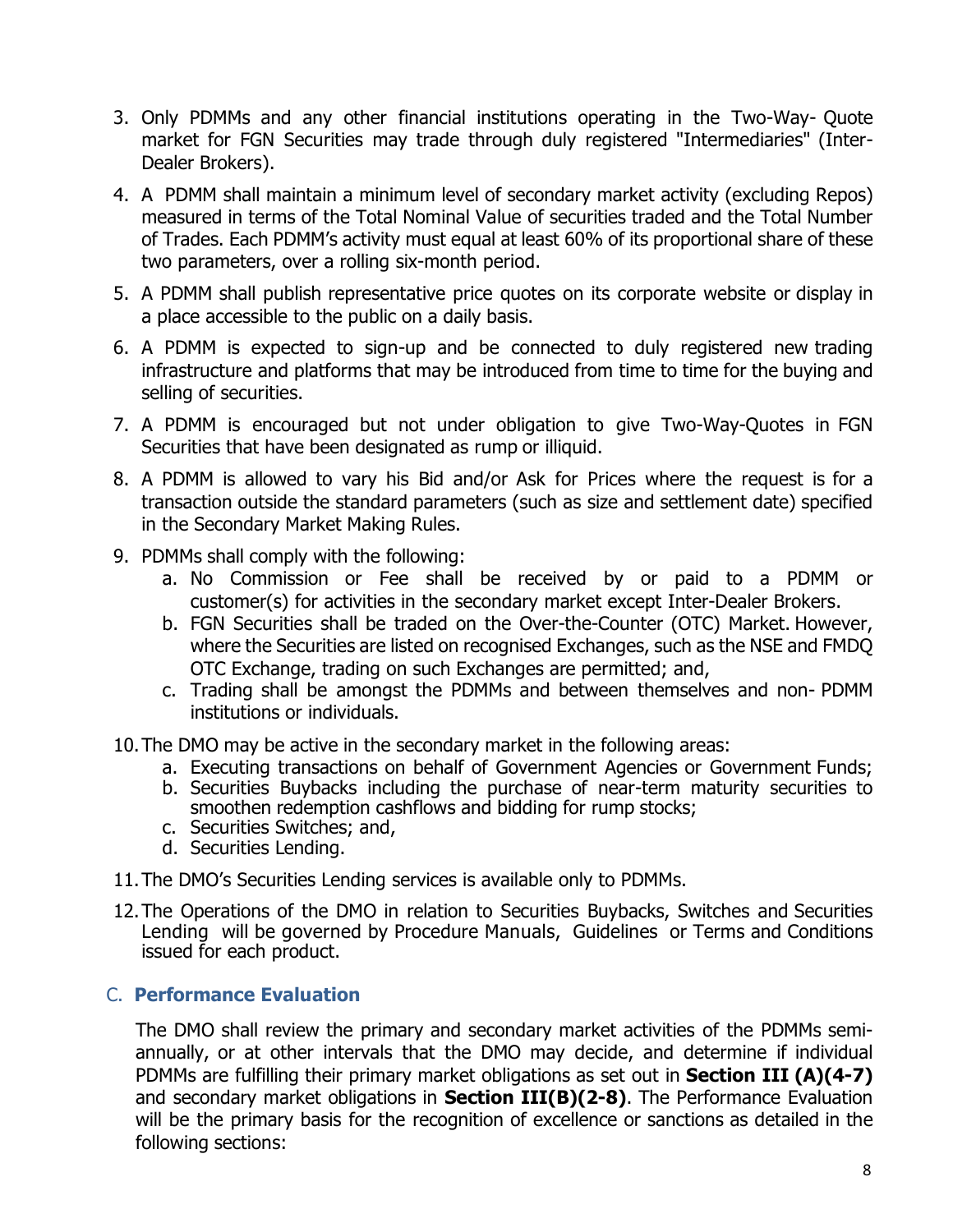### a. **Award and Recognitions**

The DMO may introduce an award system to recognise outstanding PDMMs. The awards will be issued under a set of criteria to be published by the DMO.

### b. **Sanctions**

Non-compliance with Primary and Secondary markets obligations by PDMMs may result in the following actions:

- i. **Caution Notice**: A PDMM will be given a 30-day notice within which to explain any violations of Section III, and another 30 days within which to rectify same. If the explanation is unsatisfactory or rectification is not done within the specified period, the DMO may suspend or revoke the PDMM's licence;
- ii. **Suspension of PDMM Status:** The period of suspension shall be determined by the DMO and shall not be rescinded without formal renewed commitment to fulfilling the primary and secondary market requirements by the suspended PDMM; and,
- iii. **Revocation of PDMM Status:** The PDMM status may be revoked and, reissuance of the PDMM licence may be permitted after twelve (12) calendar months or such other period that the DMO may determine after a formal application would have been made by the affected PDMM. The re- instatement of the licence is solely at the discretion of the DMO.

# **SECTION IV. REPORTING AND TECHNICAL REQUIREMENTS**

### A. **Reporting Requirements**

- 1. PDMMs shall maintain such accounting and other records of their respective activities in the Primary and Secondary Markets, as set forth by the DMO, and their respective regulatory authorities from time to time. The DMO shall require PDMMs to file the reports in (2-4) below in an electronic form, with the DMO, within five (5) working days following the quarter under review.
- 2. The quarterly reports to be filled are as follows:
	- a. Quarterly position statements for the PDMM's trading account based on total holdings, by trade date, of FGN Securities and as may be required by the DMO from time to time in the following categories:
		- i. Bonds maturing in 3 years or less;
		- ii. Bonds maturing between 3 years and 5 years;
		- iii. Bonds maturing between 5 years and 10 years; and,
		- iv. Bonds with maturities between 10 years and 20 years.
	- b. Quarterly secondary market trading activities in the PDMM's trading account with counterparts in the following categories:
		- i. Purchases and Sales with other PDMMs;
		- ii. Purchases and Sales with non-PDMM;
		- iii. Purchases and Sales with Pension Funds;
		- iv. Purchases and Sales with other domestic clients; and,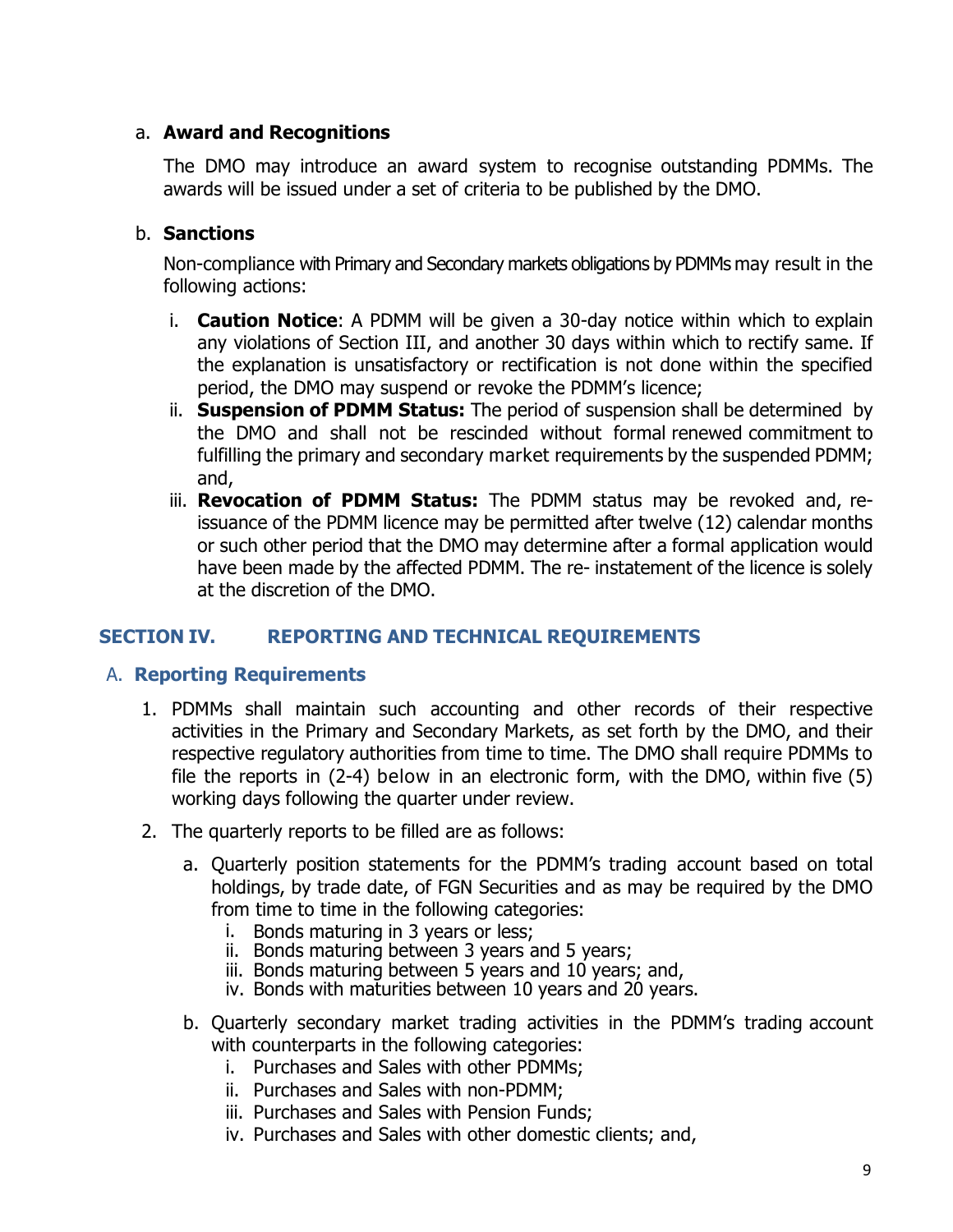- v. Purchases and Sales with foreign institutions.
- 3. All PDMMs shall submit Quarterly Report of Repo transactions undertaken by them for each month within five (5) working days of the end of each quarter in the format shown below;
	- **Table 1: Details of FGN Securities sold on Repo Basis to other Parties.**

| <b>Counterparty</b>                   | <b>Nominal Value (Nm)</b> |  |  |  |
|---------------------------------------|---------------------------|--|--|--|
| <b>PDMMS</b>                          |                           |  |  |  |
| Non-PDMMs (Banks and Discount Houses) |                           |  |  |  |
| <b>Pension Fund Administrators</b>    |                           |  |  |  |
| Other Local Institutions              |                           |  |  |  |
| Foreign Institutions                  |                           |  |  |  |
|                                       |                           |  |  |  |

 **Table 2: Details of FGN Securities Bought on Repo Basis from other Parties**

| <b>Counterparty</b>                                                                                                                             | <b>Nominal Value (Nm)</b> |
|-------------------------------------------------------------------------------------------------------------------------------------------------|---------------------------|
| <b>PDMMs</b><br>Non-PDMMs (Banks and Discount Houses)<br><b>Pension Fund Administrators</b><br>Other Local Institutions<br>Foreign Institutions |                           |

4. All PDMMs including those acting as custodians for foreign investors who participate in the domestic FGN Securities market, shall file with the DMO and the CBN, monthly bond holding positions by foreign investors for transactions in the primary and secondary markets within five (5) working days of the end of each month, in the following format:

#### **Table 3: Holdings of FGN Bonds by Foreign Investors**

| <b>Name</b> | <b>Country of Origin</b> | <b>Nominal Value (N)</b> |
|-------------|--------------------------|--------------------------|
|             |                          |                          |
|             |                          |                          |
|             |                          |                          |

5. Any other Report that may be requested by the DMO from time to time.

### B. **Technical Requirements**

- 1. A PDMM, for the purpose of trading in FGN Securities, shall provide for the following:
	- a. Trading and Sales Office with designated office space for Trading and Sales Officers; and,
	- b. Customer Service Desks.
- 2. A PDMM shall have communications equipment consistent with maintaining communications with the DMO, other PDMMs and customers.
	- a. Interconnected telephone system with at least two (2) lines per trader, sales officer(s) and one (1) GSM line per dealer;
	- b. E-mailing systems;
	- c. Computers, printers, scanners and photocopiers;
	- d. Financial calculators or programmes for calculating securities prices and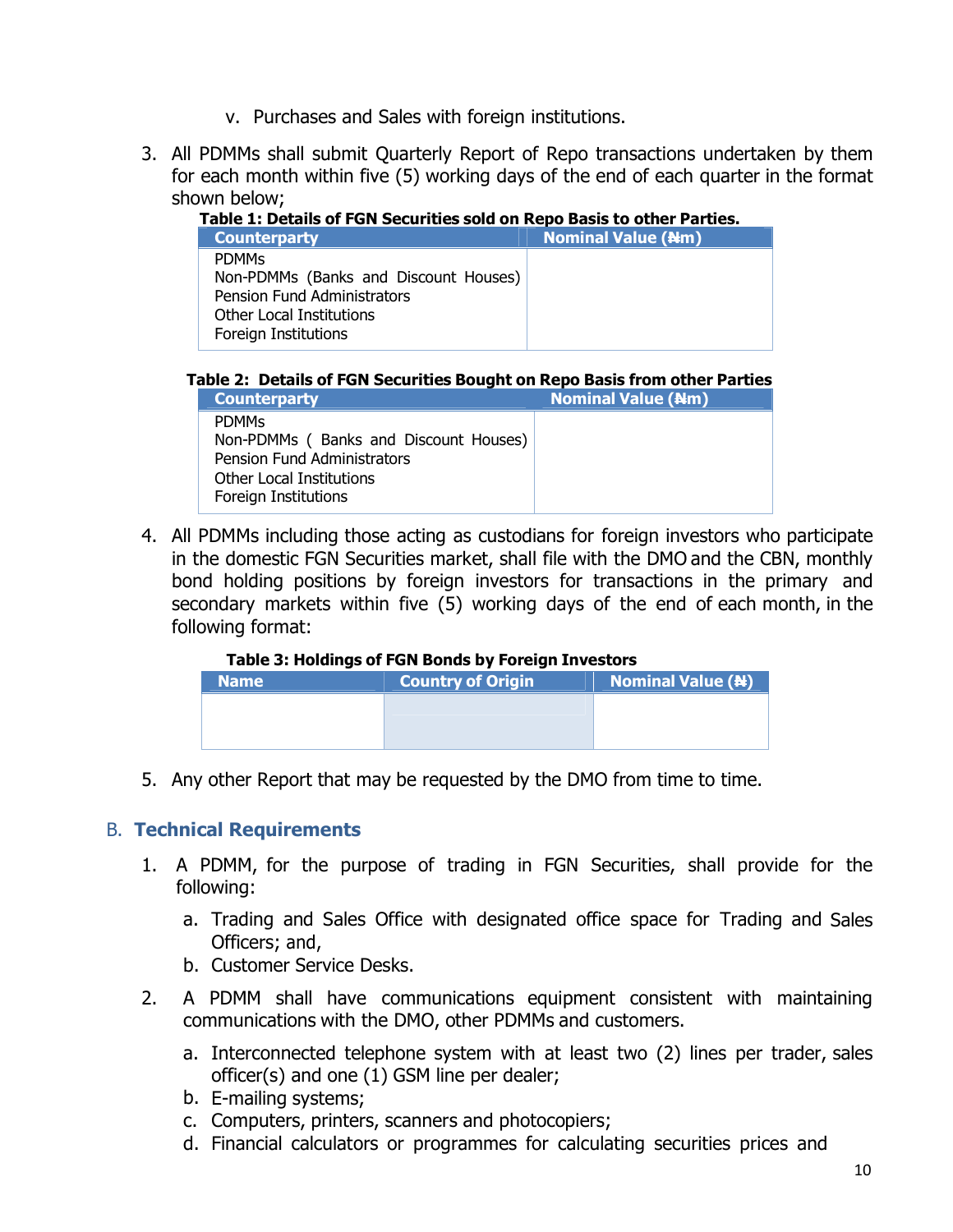Yield-To-Maturity; and,

- e. Trading and data screen capabilities.
- 3. The PDMMs shall have internal technical capabilities for providing current and accurate information to Management, Traders, Salesmen, the DMO and, other regulatory authorities. Such information shall include, but not limited to, those in paragraph 3 (a-f) below:
	- a. Daily Inventory Position;
	- b. Daily Profit and Loss;
	- c. Daily Mark-to-Market Valuation;
	- d. Trading Activities;
	- e. Customer Activities; and
	- f. Credit review of current open trades with counterparties.
- 4. PDMMs are under obligation to report and record their holdings and trading activities in FGN Securities in a manner consistent with the provisions of the accounting standard(s) that may be prescribed by their respective regulators from time to time.
- 5. The DMO shall periodically embark on On-Site Inspections to PDMMs' Offices to ascertain compliance with Section IV (B) (1-4) above. The DMO may also employ the services of third parties, such as the CBN, to conduct on-site inspections on its behalf.
- 6. A PDMM will be given fourteen (14) days within which to rectify any violation in this Section and if found unsatisfactory, the DMO may invoke any of the actions stated in Section III(C).

### **SECTION V. ORGANISATION**

### **A. Organisational Structure**

- 1. At the beginning of each calendar year PDMMs shall provide the DMO with an Organisational Chart of its Bond Trading Department (Group or Division as may be applicable) and the names of individuals with management responsibilities for Bond investments trading activities. This list should include the following:
	- a. All individuals with oversight responsibilities for investment and trading activities related to FGN Securities;
	- b. All individuals with authority to trade (buy or sell) FGN Securities, including the manager of the relevant Department; and,
	- c. The Manager for clearing and settlement operations.
- 2. Any changes in the Organisational Chart and personnel must be reported to the DMO, within seven (7) working days of such change. For example, assumption of duty, resignation, dismissal, promotion of staff and such other material changes to the organisational structure.
- 3. A PDMM shall not employ any individual who has been sanctioned in activities relating to the FGN Securities Market, or barred from securities investing or trading activities by any regulatory authority including those regulators listed in Section II(C).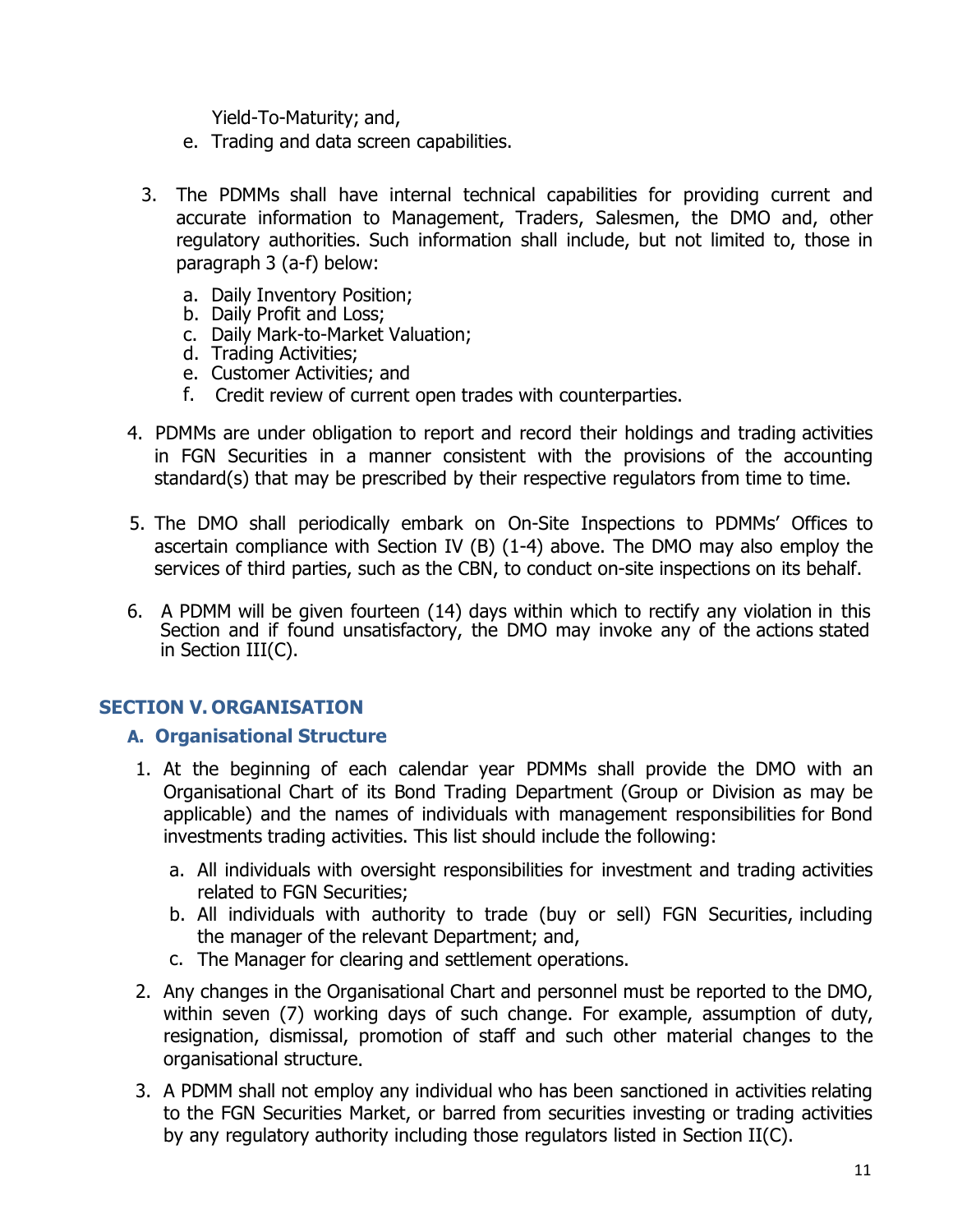### **B. Systems and Procedures**

- 1. A PDMM shall have policies and procedures for creating limits and monitoring same for self, customers and its FGN Securities traders. These include:
	- a. Credit Policy that describes procedures for establishing limits with customers, including limits on Repurchase Agreements on a per-customer or counter-party basis;
	- b. Risk Policy procedures for establishing institutional position limits in FGN Securities; and,
	- c. Risk Policy procedures for establishing individual traders position limits in FGN Securities.
- 2. Policy on documentation and other procedures required for bidding for securities and trading with counterparties.
- 3. Compliance Policy that establishes a system of monitoring institutional and individual compliance to Guidelines or Circulars on investment and trading in FGN Securities by their respective regulatory authorities, as well as in-house policies and procedures.

# **C. Ownership and Board**

- 1. A PDMM must advise the DMO in writing of material changes in its ownership and Board within 14 Days of their occurrence.
- 2. A PDMM will be given fourteen (14) days within which to rectify any violation of Section V(A-C) above, and if found unsatisfactory, the DMO may invoke the actions stated in Section III(C).

# **SECTION VI. CUSTOMER REQUIREMENTS**

- 1. The primary contact with a customer shall be through a Sales Officer. The PDMM has full responsibility for the actions of its Sales Officers.
- 2. PDMMs shall comply with the following rules for customer activities:
	- a. All information concerning customer activity is confidential and should not be provided to any party outside the individual PDMM with the exception of fulfilling the appropriate reporting requirements or demands of regulators and/or a Court of Law.
	- b. PDMMs shall not refuse a request to bid at an auction or give a quote for FGN Securities from customers, provided such customers meet their customer selection or acceptance criteria including due diligence requirements.
	- c. For secondary market trades, where the Customer is not part of the Two- Way-Quote Market, Sales Officers shall make requests for customers' bids and/or offers to the appropriate Traders. They are required to relay the prices given by the Traders to the customer and immediately provide the customer's response back to the Trader. The flow of prices and information shall be without delay. The Sales Officer represents the customer for this purpose and must accurately reflect all requests and responses to the Traders in a timely fashion.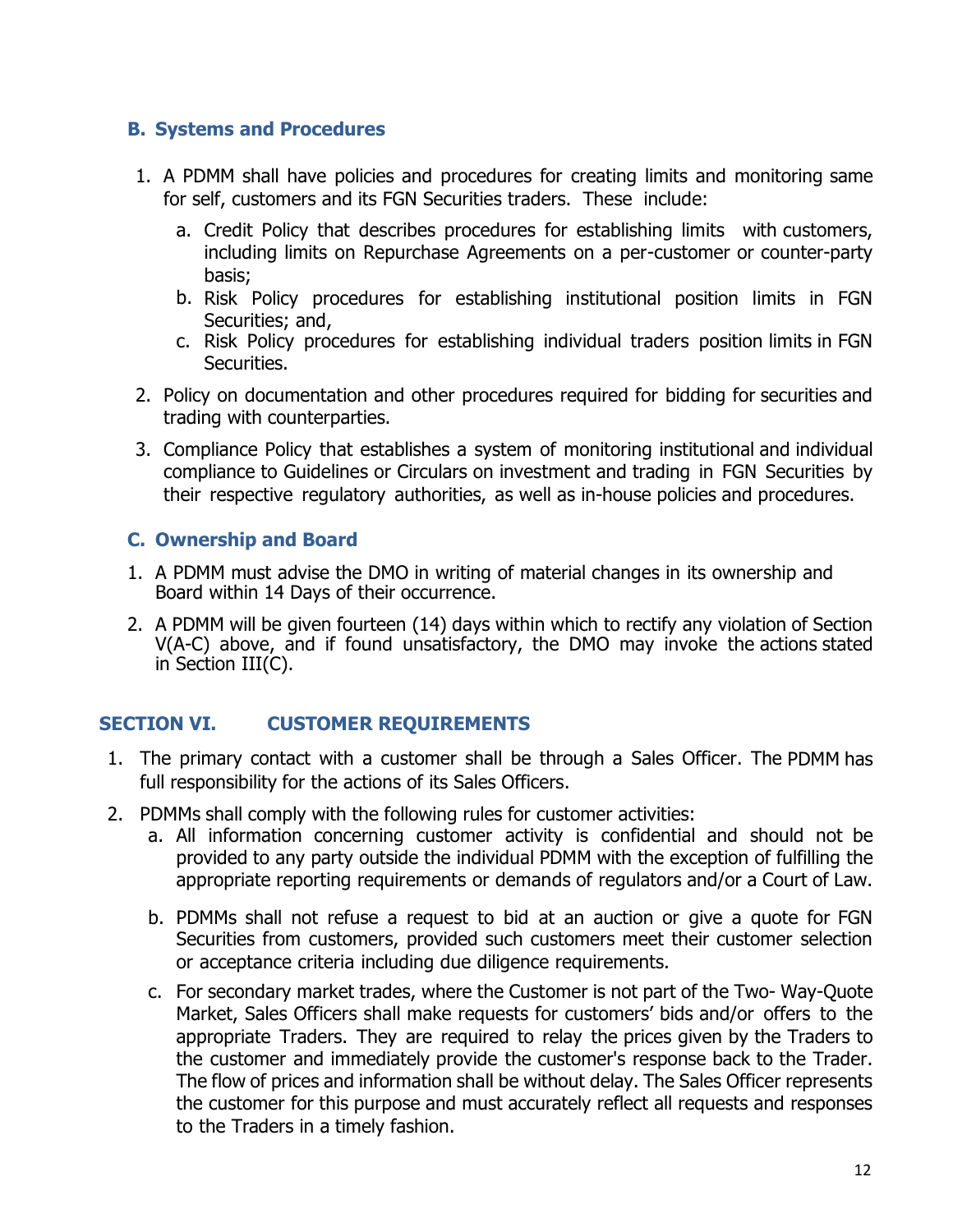- d. A Sales Officer is not allowed to bid at an auction on behalf of a customer or trade for a customer's account without proper authorisation by the customer. Standing Orders may be placed by the customer and be subsequently filled by the Trader, but the completion of the trade must be reported immediately to the customer and the transaction details confirmed within twenty four (24) hours by a means mutually accepted by the PDMM and the customer.
- e. A PDMM may decline a Customer's request where the Customer has not complied with the PDMM's internal policies or procedures such as Know-Your-Customer policy or where no limit (cash or credit) has been established for the Customer or the request will lead to an excess in the Customer's Limit. A refusal to bid or trade with a Customer should be made only after the decision to bid or trade with the Customer has been approved by the PDMM's management and the reason(s) should be disclosed to the Customer.

### **SECTION VII. PRIVILEGES**

The DMO shall determine specific benefits that accrue to the PDMMs, and may review these benefits from time to time at its discretion. The benefits and privileges are as follows:

### **A. Operational Privileges**

- 1. PDMMs have exclusive right to bid in Auctions for themselves and for their Customers;
- 2. A rate of 0.3 per cent shall be paid as Commission to PDMMs on Customers successful Bids at the FGN Bond Auctions;
- 3. The commission payable may be changed at the discretion of the DMO;
- 4. In the case of underwriting, PDMMs shall be paid an Underwriting Fee of 0.075 per cent on their proportionate share of unsubscribed FGN Securities at any Auction subject to the provision contained in Section III(A)(8). The Fee will be paid after the applicable Auction; and,
- 5. Preferred counterparty for DMO's secondary market activities; the DMO will only deal with PDMMs in the FGN Securities secondary market.

### **B. Other Privileges**

- 1. PDMMs shall automatically, subject to signing the required agreements with an Inter-Dealer Broker (IDB), have trading and viewing access to the services of duly registered IDB firms which will enable them to unwind or acquire positions with each other and other institutions who are part of the Two-Way Quote System.
- 2. PDMMs are automatically invited to send a representative to the DMO's periodic consultation meetings on the FGN Securities market once appointed.
- 3. The DMO will regularly schedule meetings with PDMMs for the purpose of receiving inputs into its debt management plans and strategies regarding future debt issuance, new products and general operations of the FGN Securities Market.
- 4. A PDMM automatically becomes a member of the Trade Group Primary Dealer Market Makers Association (PDMMA), a self-governing body that represents the PDMM community's interests in the wider market place and with other regulators.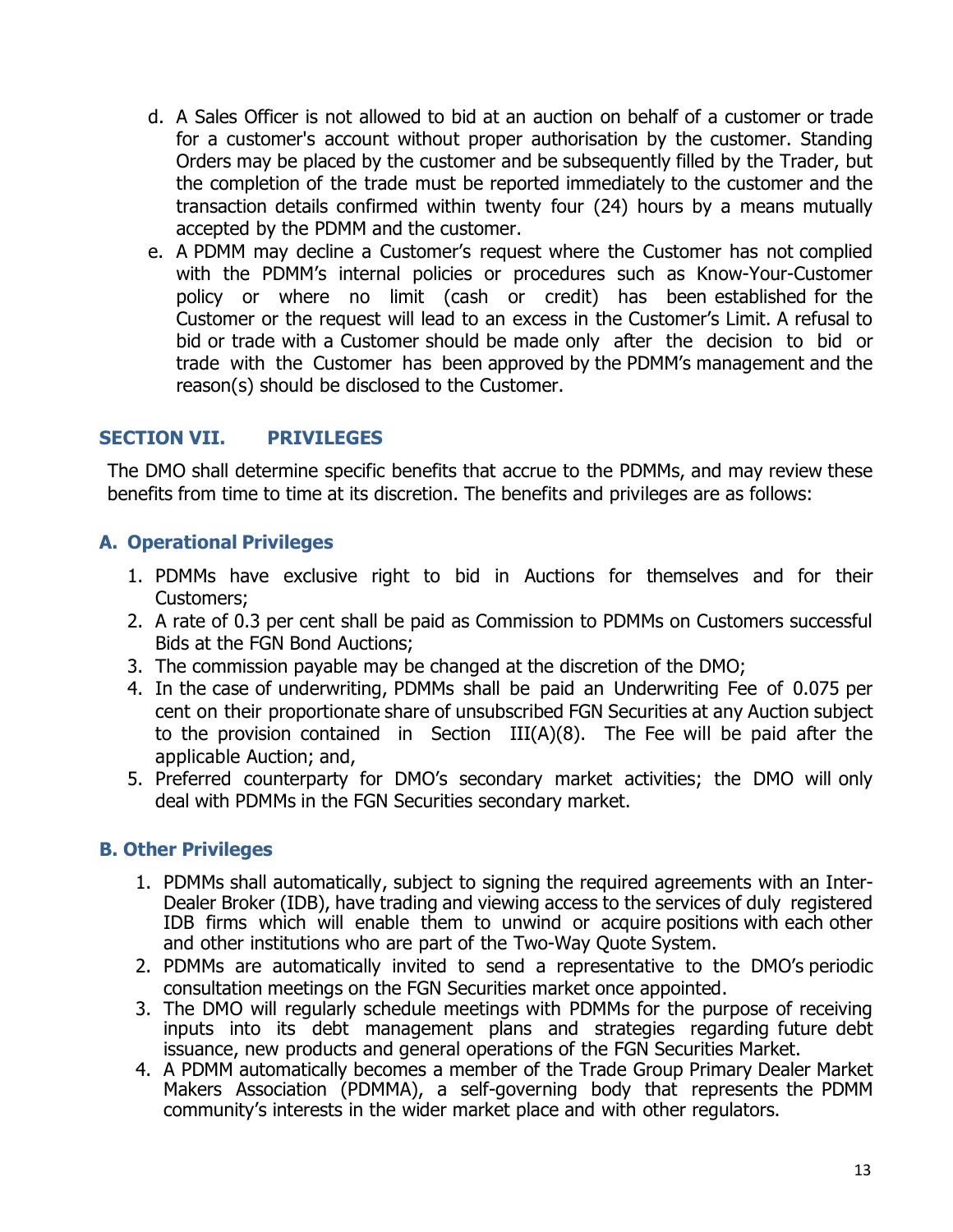### **SECTION VIII. PRIMARY DEALER MARKET MAKERS ASSOCIATION**

- 1. PDMMs are required to establish an association known as the Primary Dealer Market Makers Association (The Association). Since the PDMMs are members of other large Trade Groups, such as the Financial Markets Dealers Association (formerly Money Market Association of Nigeria), it is understood that the Association may at a future date be called by another name provided, however, that it bears relevance to the role of the PDMMs in the FGN Securities Market;
- 2. PDMMs shall be encouraged to maintain an active membership of the Association;
- 3. The Association may from time to time propose Trading Rules, Procedures and changes to existing Trading Rules and Procedures to the DMO for approval. These Trading Rules and Procedures shall include but not be limited to:
	- a. Method of price quotations to other PDMMs in market making;
	- b. Standard amount;
	- c. Maximum spread;
	- d. Standard settlement,  $(T+0, T+1, \text{etc.})$  for secondary market trades;
	- e. Trading hours;
	- f. Method of price quotations for non-standard transactions; and,
	- g. Sanctions for non-compliance by any PDMM.
- 4. The Association may propose and establish Inter-Dealer Broker institutions from time to time.
- 5. The Association may within the context of its own Rules admit other banks, broker dealers and such other entities duly licenced by the appropriate Regulatory Authorities into the Two-Way Quote System; this should however, be advised to the DMO within seven (7) working days of such admission.

### **SECTION IX. RESTRICTIONS AND ACTIVITIES**

- 1. PDMMs and their personnel are restricted from making any statements or engaging in any activity, which could negatively impact the FGN Securities market.
- 2. The following activities are considered restrictive and in violation of this Rule.
	- a. Market Misrepresentation PDMMs' personnel shall not disseminate rumours or false information about the market, price levels or market participants.
	- b. Customer Inducements PDMMs' personnel are forbidden from giving or receiving any form of compensation, monetary or otherwise, as inducement to bid at auctions or complete a trade for a customer.
	- c. Manipulation PDMMs' shall not engage in activities, which are intended to manipulate market prices or obstruct the efficient functioning of the market.
	- d. Personal Trading The PDMM's Bond Traders are restricted from any personal trading or investment activity in FGN Securities in the secondary market without prior notice being given to and approval received from the Trader's Compliance Officer. Ownership interests in equities, bonds, mutual funds or other financial instruments shall be reported to the Trader's Compliance Officer.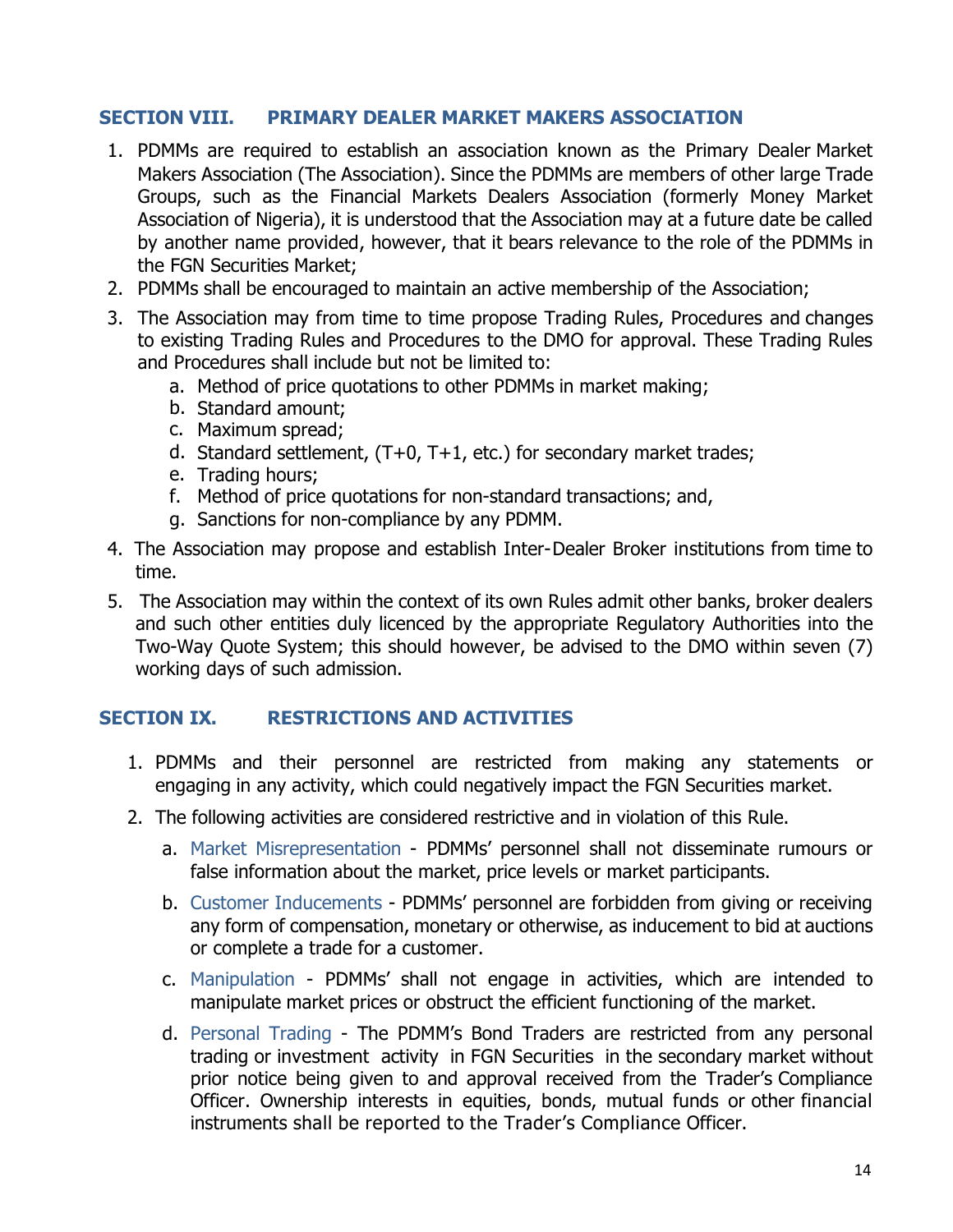- e. Collusive Activities Traders and Sales Officers are strictly prohibited from activities with other PDMMs', customers, and individuals within the FGN Securities market resulting in transactions that do not reflect proper market practices.
- 3. All persons engaging in activities, which jeopardize the efficiency of the marketplace, shall be prosecuted in accordance with the Investments and Securities Act (ISA), 2007 as may be amended from time to time and other applicable laws. In addition, the DMO may bar the individual from participating in the market for FGN Securities. Where it is the corporate body, its PDMM license may be revoked and the matter may be reported to appropriate regulatory authorities for further disciplinary measures.

### **SECTION X. DISSEMINATION OF INFORMATION**

- 1. The DMO may request that a PDMM comment or make recommendations on policies, market conditions or other matters that relate to the FGN Securities market. Dissemination of such requests outside the bond trading department is forbidden.
- 2. Non-public information concerning any government statistics or policies is highly confidential and may not be made public.
- 3. The receipt of confidential information from any unauthorized source must be reported to the PDMM's management and immediately reported to the DMO by the appropriate PDMM's officer.
- 4. Failure to comply with these mandates or the dissemination of confidential information may result in disciplinary action by the DMO and other appropriate regulatory authorities.

# **SECTION XI. APPLICATION FOR, SUSPENSION AND REVOCATION OF A PDMM LICENCE**

# **A. Application for a PDMM Licence**

- 1. Eligible institutions who wish to become PDMMs in FGN Securities may apply to the DMO or in the cases where the DMO invites applications from interested parties, respond to such invitations in the prescribed format.
- 2. Only institutions who meet the conditions in Section II can apply to be considered as PDMMs. In addition, applicants must meet the following criteria and others that may be prescribed by the DMO from time to time:
	- a. Must be rated a minimum of  $B+$  (or its equivalent) by any of the recognised international rating agencies (Standard and Poor's, Fitch or Moody's) or any other recognised by SEC.
	- b. Participation in the primary and secondary markets for FGN Securities including the Two-Way-Quote Market would be an advantage.
- 3. The acceptance of an application and the issuance of a PDMM licence for FGN Securities is at the sole discretion of the DMO.

# **B. Suspension and Revocation of Licence**

1. Without prejudice to the provisions in Section III(C), the DMO may suspend or revoke the